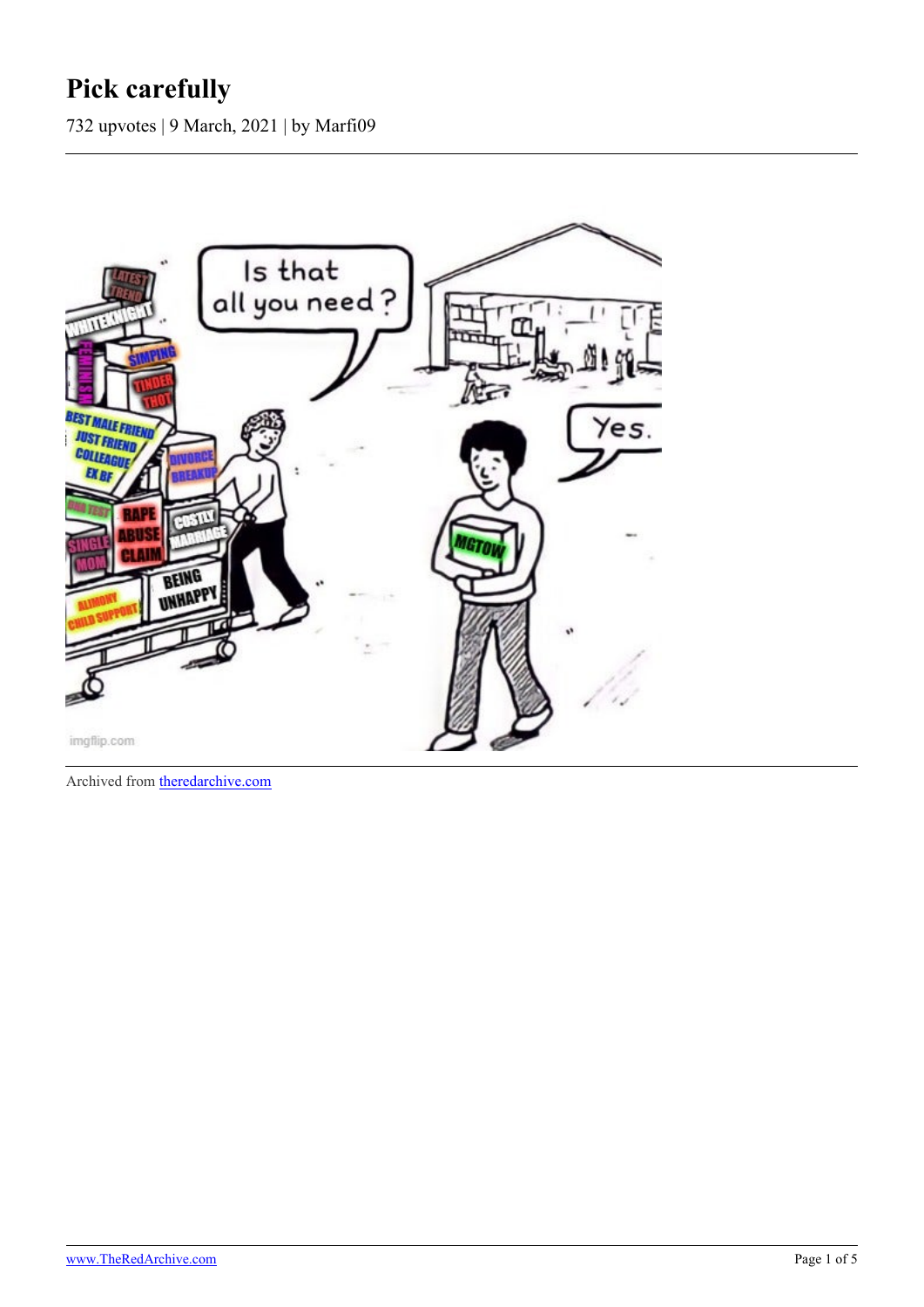## **Comments**

[IceyBear988](https://old.reddit.com/user/IceyBear988) • 88 points • 9 March, 2021 12:42 PM

Very true. I find a plot of land, i make my own food and house even without participating in the monetary game. However, the system dislikes that.

[Fleeb4MrZurkon](https://old.reddit.com/user/Fleeb4MrZurkon) • 58 points • 9 March, 2021 01:17 PM

How dare you be a free man you selfish freethinking independent fuck! Dont u know whamen need you to completely ditch your self respect and life to dedicate servitude of vagina!? Youre deplorable sir  $\square \square$ 

[IceyBear988](https://old.reddit.com/user/IceyBear988) • 25 points • 9 March, 2021 02:24 PM

## **i proceed to lay on floor smoking pipe and pop open my home made moonshine**

[Paliant](https://old.reddit.com/user/Paliant) • 29 points • 9 March, 2021 01:35 PM

Isn't that wild they don't even teach survival skills to kids with all that time and opportunity? Nah, they need to be good little consumers and pacify their natural state. Except if the lights and water go out, this dependent society is FUCKED. Nobody wants to say it tho, we are pacified immensely compared to our ancestors.

[IceyBear988](https://old.reddit.com/user/IceyBear988) • 18 points • 9 March, 2021 02:21 PM

I'm not ashamed to say i almost fell for the "reliable system" until the age of 25+, i realize everything that includes women is part of the tools shaped and designed to keep baiting people to the hamster wheels.

[Paliant](https://old.reddit.com/user/Paliant) • 11 points • 9 March, 2021 02:26 PM

I think that veil has fallen. Texas' grid was literally fully preventable. Want to be truly shocked? Do some research about how much natural gas is used in fertilizer and thus in agriculture. If natural gas ran out, instant famine for a large portion of humanity because we can't grow food to scale otherwise.

[goingmyownway\\_ghost](https://old.reddit.com/user/goingmyownway_ghost) • 5 points • 9 March, 2021 06:32 PM

they don't teach investment skills either.instead they teach u how too be a debt slave..

[\\_Fireside\\_](https://old.reddit.com/user/_Fireside_) • 9 points • 9 March, 2021 03:11 PM

Wait, that's illegal.

[archit14](https://old.reddit.com/user/archit14) • 6 points • 9 March, 2021 04:23 PM

Well, fuck the system.

[ncarolina66](https://old.reddit.com/user/ncarolina66) • 33 points • 9 March, 2021 01:07 PM

But, but...the white picket fence, with the "loyal" wife and 2.1 kids, and dog and marriage and working a corporate job and paying taxes and, and, and......

[FairlyWhelmed](https://old.reddit.com/user/FairlyWhelmed) • 16 points • 9 March, 2021 01:22 PM I'm really in it for that extra tenth of a kid, you know?

[ncarolina66](https://old.reddit.com/user/ncarolina66) • 11 points • 9 March, 2021 01:41 PM

Yeah, those are the best kids too...the 1/10th 'er's....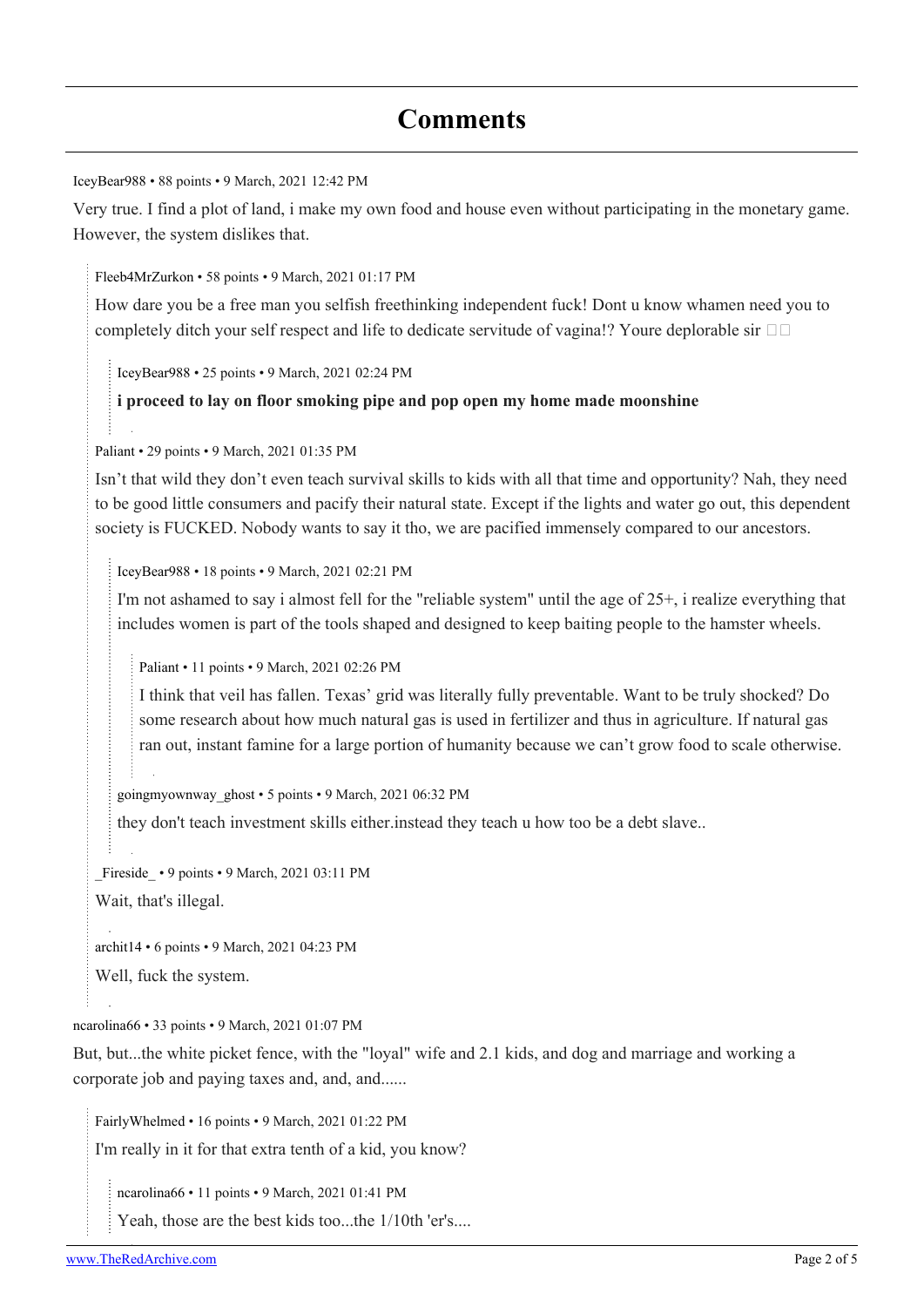[Kolo11234](https://old.reddit.com/user/Kolo11234) • 5 points • 9 March, 2021 01:29 PM

It's the 2.1 kids that got me. Please elaborate.

[Han\\_Tyumi98](https://old.reddit.com/user/Han_Tyumi98) • 9 points • 9 March, 2021 01:45 PM

That's the average # of kids per woman.

[LibertarianLibertine](https://old.reddit.com/user/LibertarianLibertine) • 8 points • 9 March, 2021 02:27 PM

It's the replacement rate. The average is far lower. Around 1.5.

Micro Peanuts • 6 points • 9 March, 2021 06:45 PM Hello [population sink](https://en.wikipedia.org/wiki/Source%E2%80%93sink_dynamics).

[DKN3](https://old.reddit.com/user/DKN3) • 31 points • 9 March, 2021 02:28 PM

I was married and oh boy! What a damn ride... gentlemen it's not worth it, women don't do anything but nag, you have money... "why do you have money let's go to the beach", "why you work so hard?" "My money is my money, yours is ours" shit like that

[\\_Fireside\\_](https://old.reddit.com/user/_Fireside_) • 16 points • 9 March, 2021 03:14 PM

I'd rather live alone and be miserable than be in an unhappy marriage and be miserable.

[Cursedwithknowing](https://old.reddit.com/user/Cursedwithknowing) • 12 points • 9 March, 2021 02:18 PM MGTOW man leaves in peace.

[Silver-Discipline550](https://old.reddit.com/user/Silver-Discipline550) • 14 points • 9 March, 2021 02:29 PM Less is More.

[AeternusDoleo](https://old.reddit.com/user/AeternusDoleo) • 13 points • 9 March, 2021 02:54 PM

Needs a "Tinder Inc." at the storefront in the back. Then it'd be perfect ;)

[sacandbaby](https://old.reddit.com/user/sacandbaby) • 6 points • 9 March, 2021 06:17 PM

Underrated pic.

[BuddycatOwO](https://old.reddit.com/user/BuddycatOwO) • 5 points • 9 March, 2021 08:45 PM

Do your own thing, dawg.

[Heatbeat](https://old.reddit.com/user/Heatbeat) • 2 points • 9 March, 2021 04:32 PM

Women aside, is there no value in raising a child? How does the world continue to exist with men not procreating? This is where I get lost with MGTOW.

[Marfi09\[](https://old.reddit.com/user/Marfi09)[S\]](https://theredarchive.com/r/MGTOW/comments/m15dun/pick_carefully/) • 3 points • 9 March, 2021 05:08 PM

Good point. I thought about this for a while as well. If all men in the world went their own way, population would go down rapidly.

The thing is, mgtow is more of a reaction rather than some ideology or action. It's a reaction to modern western society. If this was 1900, most mgtow/redpill guy would stop all this bs and start planning about having next child with their lovely wife. But here they are.

Rest assured, US and the others will have enough blue pilled men to keep the population stable. Redpill will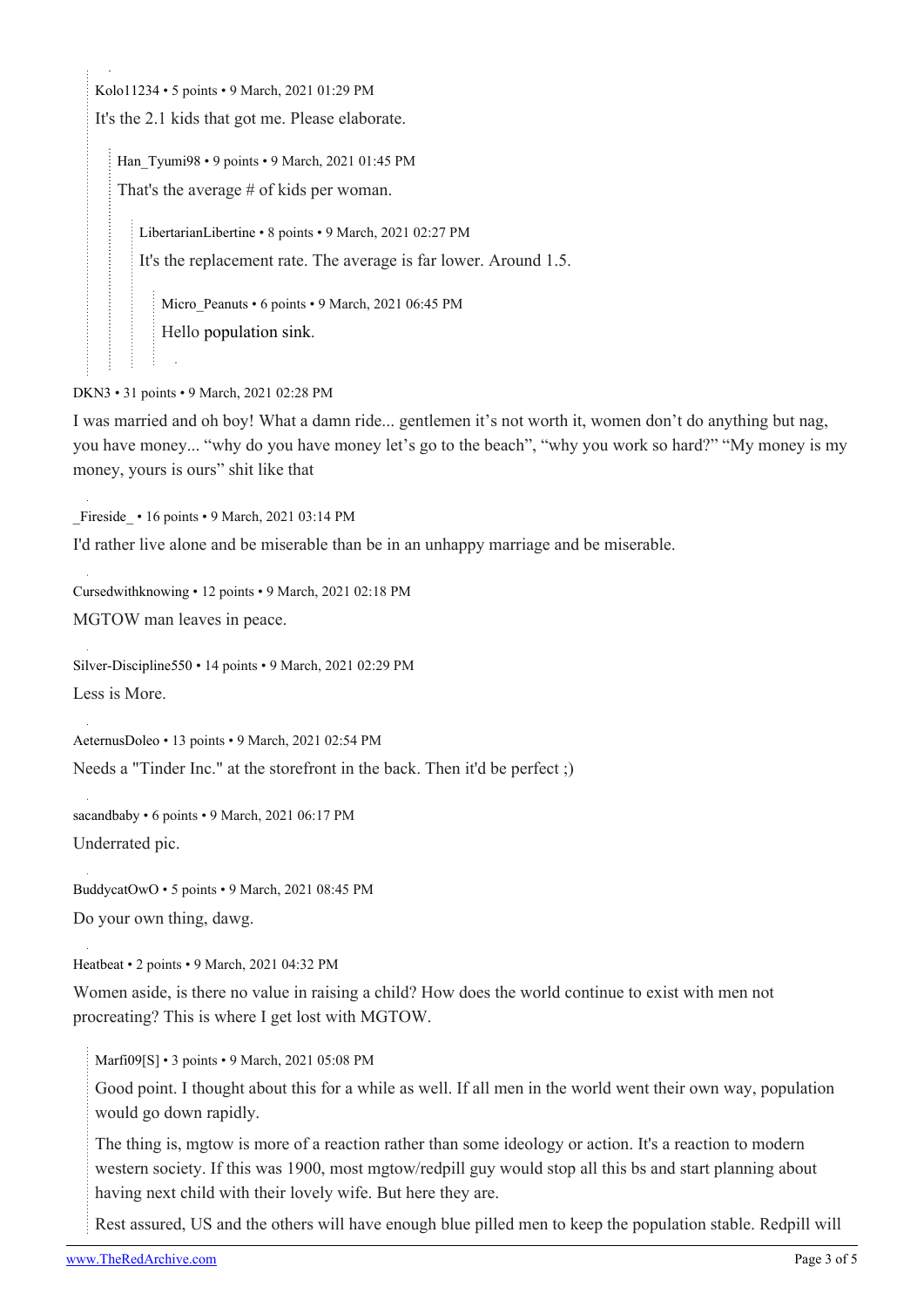always be a minority. And with migrants from other parts of the world where family-marriage is the norm, things will be fine. At least untill the collapse(my personal prediction is within 2040-50).

Also mgtow has different sects. Some go monk, some are old married dudes, some don't marry. The core value of mgtow is to go your own way, whatever that means. It can be a homeless monk or married guy with two kids. As long as you are happy, not sacrificing your needs for superficial trends or money or status or girls; you are a mgtow. Recently some guys are saying that mgtow means no marriage or kids but I personally don't think that way. Though the risks of divorce rape, repeated breakup-divorce and others stuffs are present.

As for raising child, mgtow2 sub talks about adoption but I personally don't like that. A child needs both parents for a healthy growth. If you want marriage or kids then you have to take risk and invest time and money. I think you know by this point that the way your parents or grandparents lived their married life doesn't apply now. The bs in church, school, twitter also doesn't work. So you have to find your own value and qualities to make your marriage work.

## [sacandbaby](https://old.reddit.com/user/sacandbaby) • 2 points • 9 March, 2021 06:20 PM

Been MGTOW for most of my life. Yet I have 2 kids and 3 grandkids. Strange I know. My lineage will carry on after I am gone.

[Legs2big](https://old.reddit.com/user/Legs2big) • 2 points • 9 March, 2021 07:26 PM

Most of us care not what the world becomes. We just do our own thing and it's goddamn hard enough. To each his own. If this "leaving a legacy / being remembered 2 centuries from now" horsehite drives you this much, then act accordingly in your own life. Then perhaps you'll remember why we couldn't be arsed...  $\Box$ 3 $\Box$ 

[over4real](https://old.reddit.com/user/over4real) • 1 point • 9 March, 2021 10:44 PM

I mean this is some deep existential stuff. You can say what is the point of procreating but then what is the point of anything? Just living for pleasure?

[Legs2big](https://old.reddit.com/user/Legs2big) • 1 point • 10 March, 2021 11:29 AM

No procreation doesn't imply living in pleasure. This sophistical approach reveals your lack of wisdom and this is what I usually expect from females. Look further, and within please. There are other endeveaours to be undertaken in life than what national TV fed you.

[justthrowmeout](https://old.reddit.com/user/justthrowmeout) • 1 point • 14 May, 2021 02:43 PM

He didn't say procreation implied living in pleasure. He said live for what?

[deepspace7](https://old.reddit.com/user/deepspace7) • 1 point • 9 March, 2021 07:35 PM

The world will continue to exist. It's the humans which will cease to exist. Does humanity benefit from continuing? With the countless suffering that takes place in a single life, why would we want to impose it on a future generation?

[RedPilledWorld](https://old.reddit.com/user/RedPilledWorld) • 1 point • 10 March, 2021 11:52 PM

Why keep a toxic society afloat?

[Heatbeat](https://old.reddit.com/user/Heatbeat) • 1 point • 11 March, 2021 01:00 AM

Why live at all then? Go live in the woods and die alone if that's how you really feel.